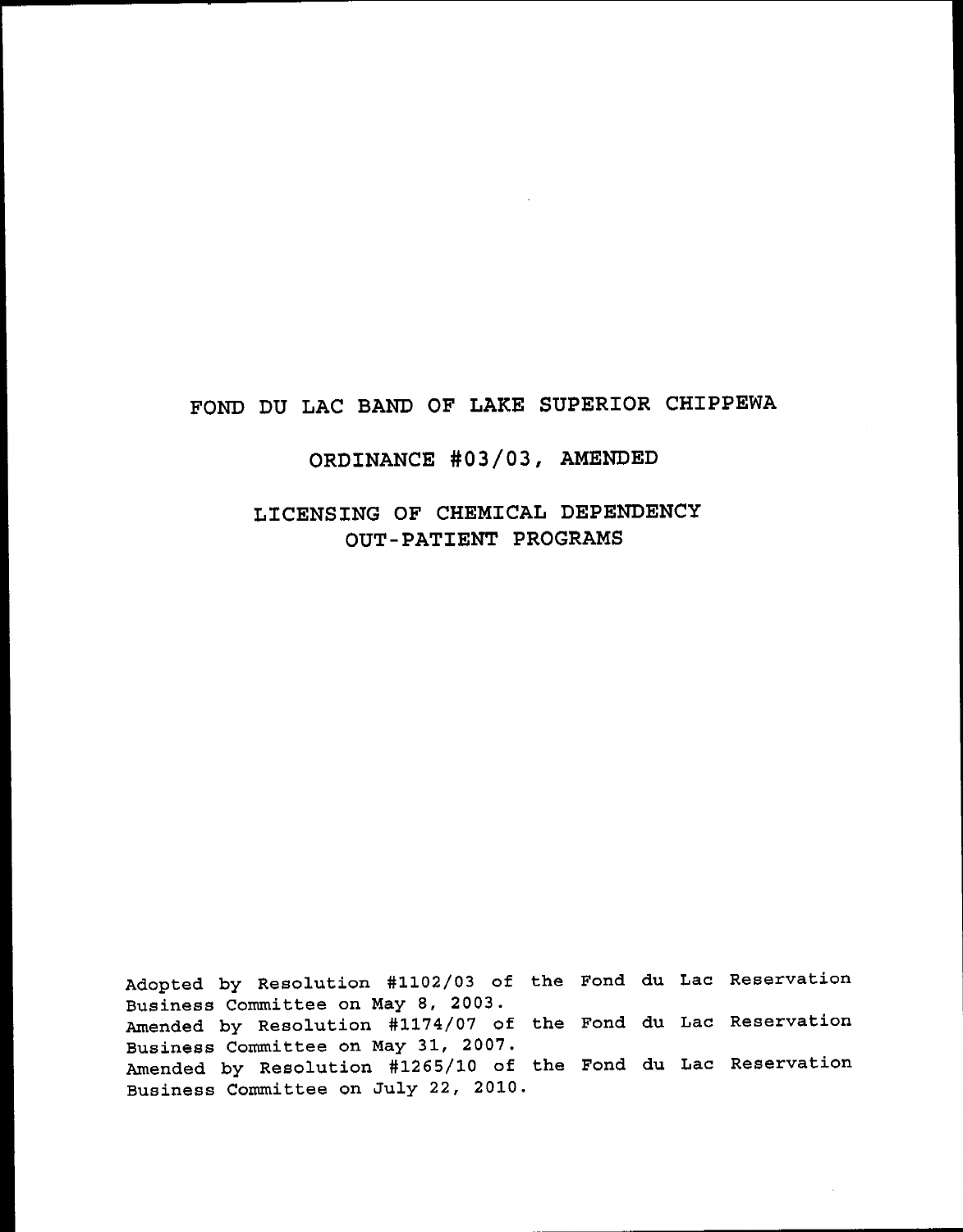### **CONTENTS**

## Page

| CHAPTER 1            | AUTHORITY, PURPOSE & SCOPE                                                                      |     |
|----------------------|-------------------------------------------------------------------------------------------------|-----|
| CHAPTER <sub>2</sub> | DEFINITIONS AND INTERPRETATION                                                                  | 3   |
| CHAPTER <sub>3</sub> | ESTABLISHMENT OF THE FOND DU LAC<br>CHEMICAL DEPENDENCY LICENSING<br>BOARD; APPLICATION PROCESS | 12. |
| CHAPTER 4            | LICENSING OF CHEMICAL DEPENDENCY<br>OUT-PATIENT TREATMENT PROGRAMS                              | 15. |
| CHAPTER 5            | AMENDMENT OR REPEAL                                                                             | 31  |
|                      | CERTIFICATION                                                                                   | 31  |

 $\sim 10^{11}$  km  $^{-1}$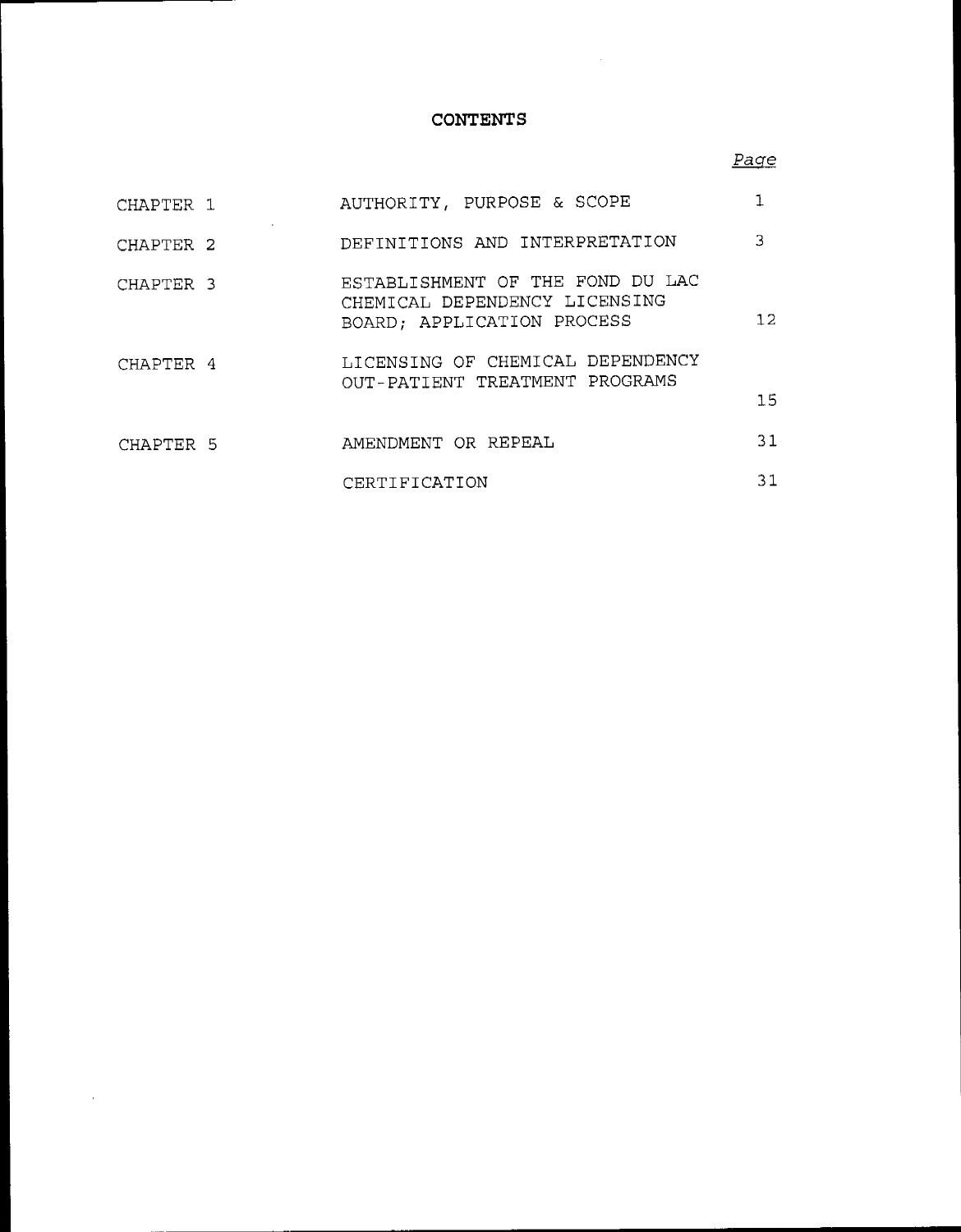## FOND DU LAC BAND OF LAKE SUPERIOR CHIPPEWA

### ORDINANCE #03/03, AMENDED

## LICENSING OF CHEMICAL DEPENDENCY OUT-PATIENT PROGRAMS

### CHAPTER 1

### AUTHORITY, PURPOSE AND SCOPE

#### Section 101 Authority

This Ordinance is enacted pursuant to the inherent sovereign authority of the Fond du Lac Reservation Business Committee, as the governing body of the Fond du Lac Band of Lake Superior Chippewa, as recognized under Section 16 of the Indian Reorganization Act, 25 U.S.C. § 476, the Indian Self-Determination and Education Assistance Act, 25 U.S.C. § 450 et seq., the Indian Health Care Improvement Act, 25 U.S.C. § 1601 et seq., the Tribal Self-Governance Act of 1994, 25 U.S.C. § 458aa et al., and Article VI of the Revised Constitution of the Minnesota Chippewa Tribe.

#### Section 102 Purpose

The purpose of this Ordinance is to establish a system for licensing chemical dependency programs in order to foster excellence in chemical dependency patient care and in outpatient treatment programs on the Fond du Lac Reservation through the following:

- Establishment of uniform standards for chemical  $\overline{a}$ . dependency out-patient services provided by the Fond du the highest quality, reflect Band which Lac professionalism, and appropriate cultural sensitivity to the community;
- Definition of the scope of practice of chemical b. dependency counselors in the total therapeutic management of the patient; and
- Establishment of required credentials for chemical  $\mathbf{C}$ . dependency treatment providers who serve under the authority of the Fond du Lac Reservation Business Committee.

 $\mathbf 1$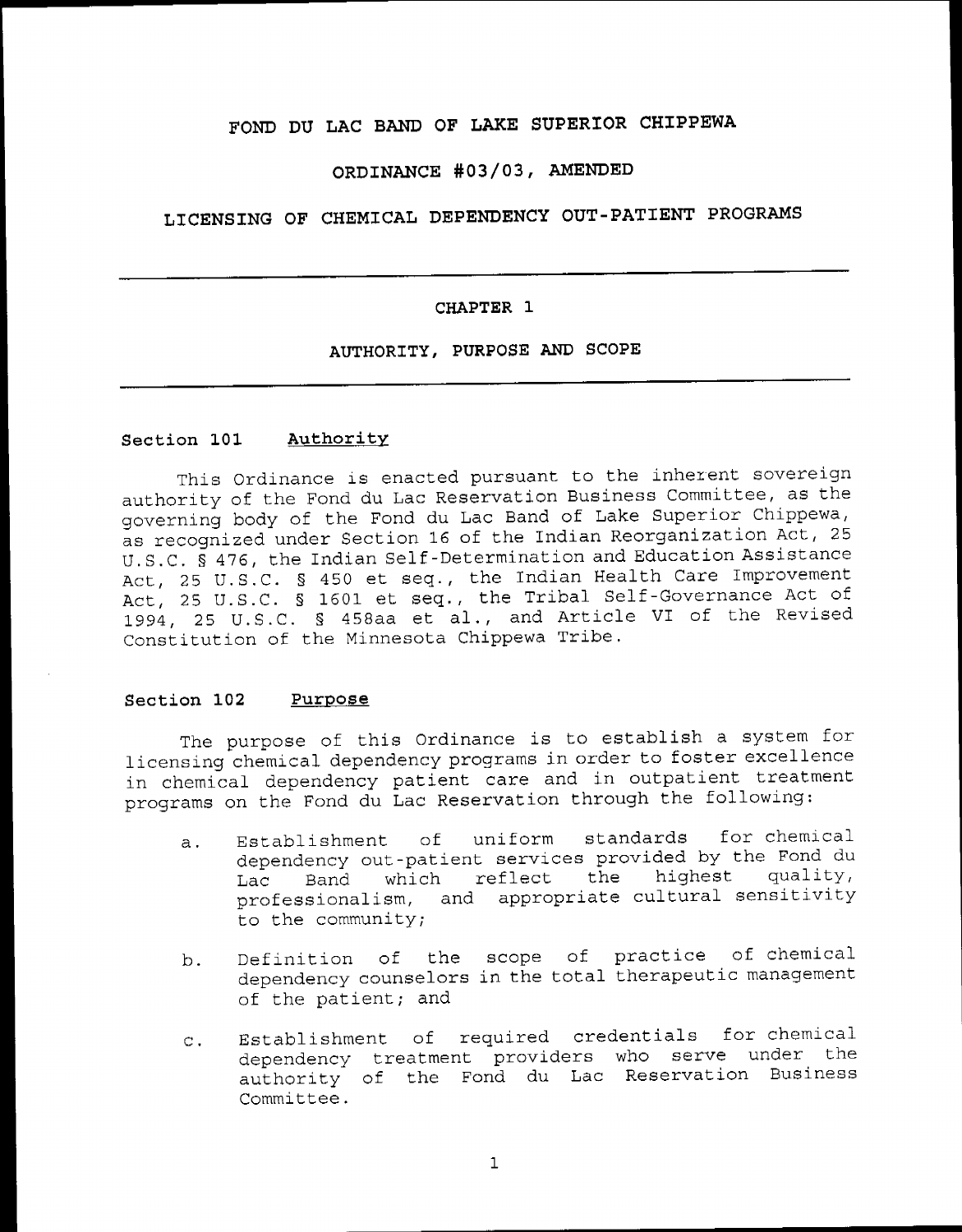### Section 103 Scope

The requirements and standards established by this Ordinance apply to any individual who provides chemical dependency counseling services as part of a rehabilitation program operated by the Fond du Lac Band which serves five or more chemically dependent clients at one time.

### Section 104 Reservation of Rights

The Reservation Business Committee reserves the right to amend<br>poeal all or any part of this Ordinance at any time. There or repeal all or any part of this Ordinance at any time. shall be no vested private right of any kind created by this Ordinance. Atl the rights, privileges, or immunities conferred by this Ordinance or by acts done pursuant thereto shall exist subject to the power of the Reservation Business Committee. Nothing in this Ordinance shall be ccnstrued to constitute a waiver of the sovereign immunity of the Fond du Lac Band or a consent to jurisdiction by any government or forum not, expressly authorized to exercise iurisdiction under this ordinance.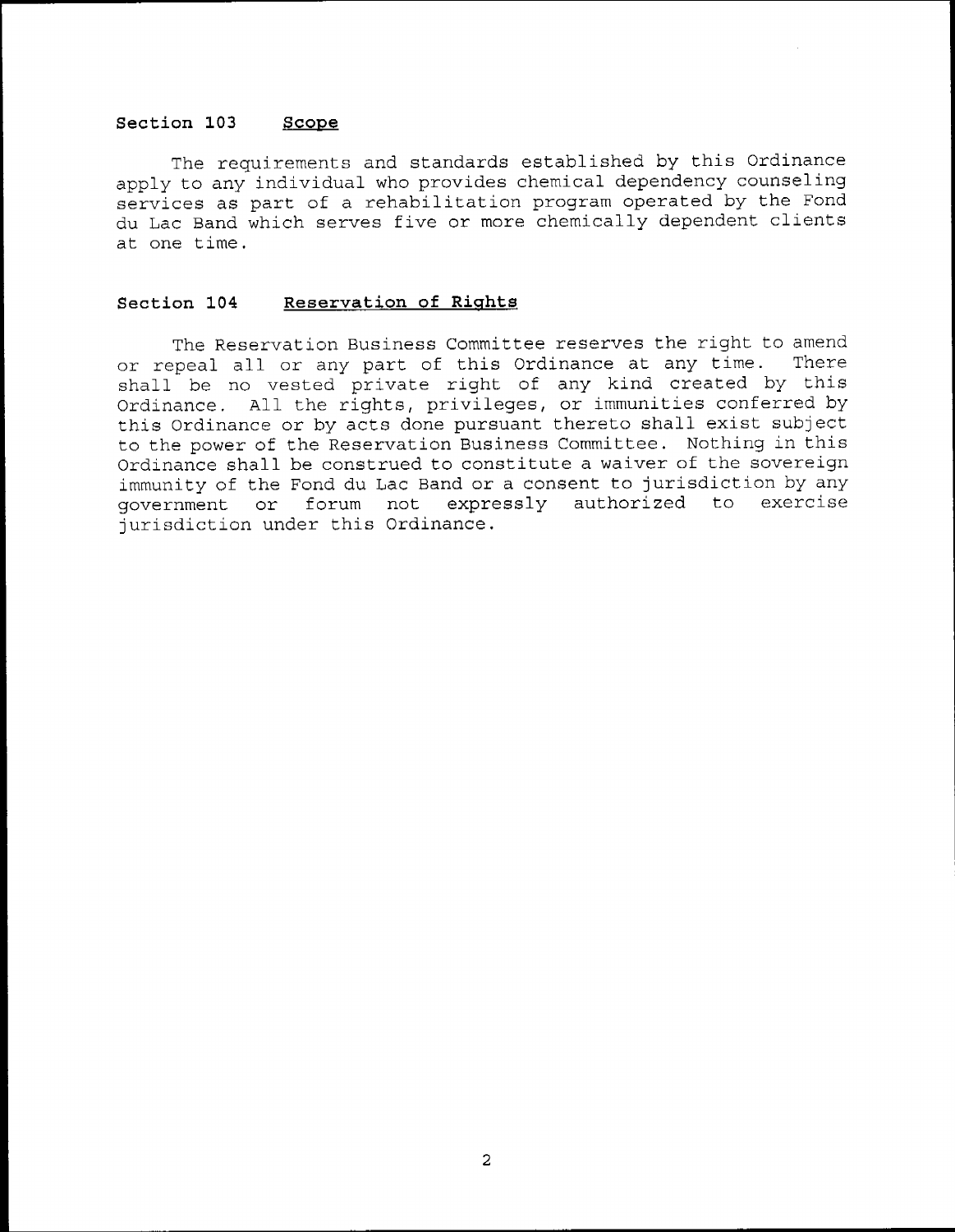### CHAPTER<sub>2</sub>

### DEFINITIONS AND INTERPRETATION

#### General Definitions Section 201

The following terms have the meanings given them.

- Access Services. "Access Services" refers to the provision of  $a.$ childcare and transportation services which enable client participation in Fond du Lac out-patient chemical dependency treatment programs
- Accreditation and Evaluation Coordinator. "Accreditation and  $b$ . Evaluation Coordinator" shall mean the position within the Human Services Division that is assigned by the Reservation Business Committee to review and monitor compliance with Fond du Lac Reservation health care and human service law, policies, procedures, accreditations, and ordinances, licensure.
- "Addiction" refers to physical and the Addiction.  $\mathbf{C}$ . psychological dependency on alcohol and/or other drugs. Further, it means that the person with an addiction has a history of abusing said chemical(s) to the degree that the addiction is causing problems in living for the addicted person and his/her significant others.
- Adolescent. "Adolescent" means an individual under 18 years d. of age.
- Applicant. "Applicant" means an individual, organization,<br>partnership, voluntary association, corporation, or other  $e.$ public or private organization that submits an application for licensure.
- Behavioral Health Department. "Behavioral Health Department" f. shall mean the Behavioral Health Department of the Fond du Lac Human Services Division.
- Category II, III, and V Programs: A category II program g. provides at least 30 hours of out patient chemical dependency services per week per client - including group and individual counseling, client education and other services specific to chemical dependency rehabilitation. A category III program provides an average of 15 hours of out patient services per

 $\overline{3}$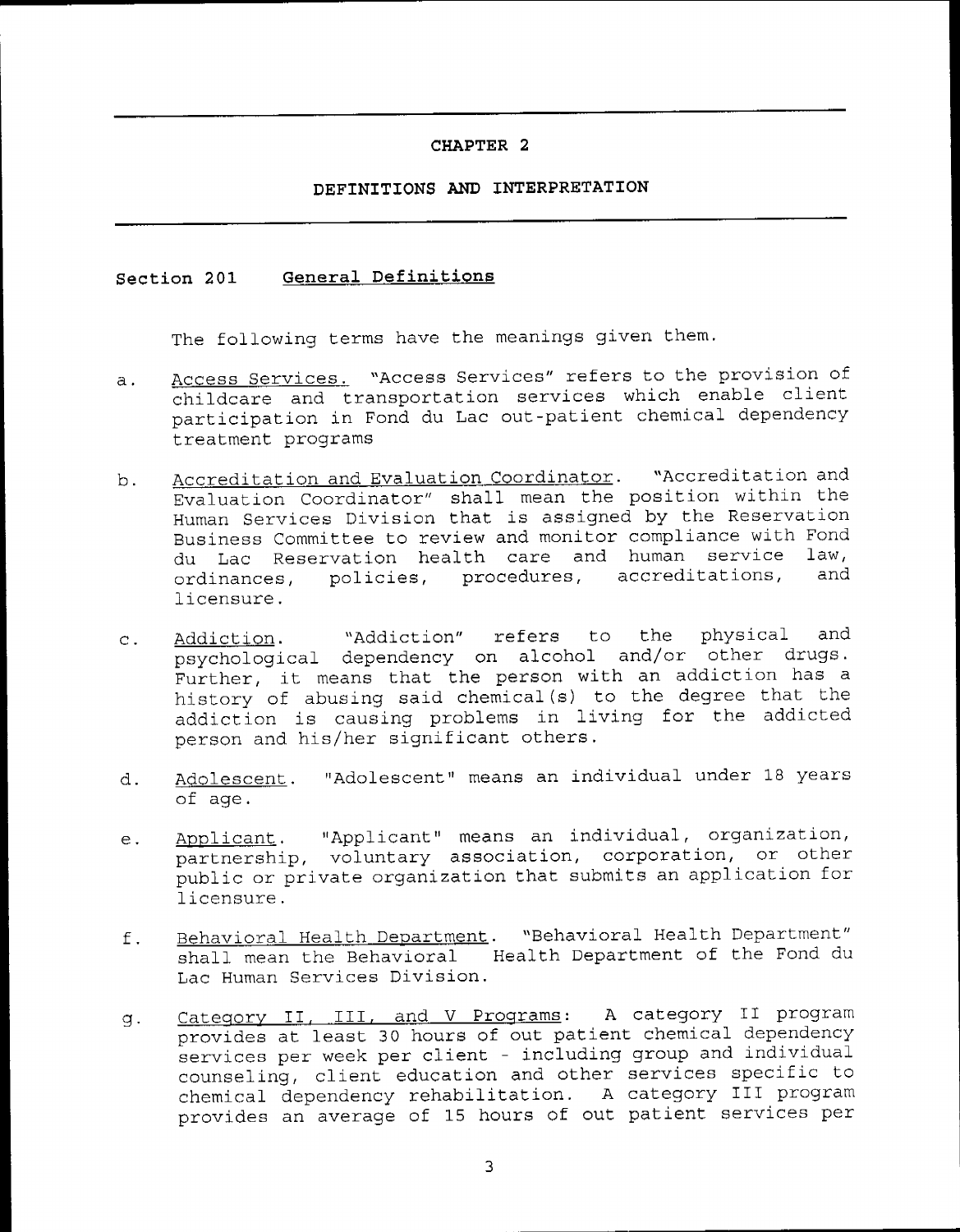week per client. The services include group and individual counseling and client education. This category is a combination of out-patient services and community ancillary resources. A category V program provides at least five hours of out patient services per week per client. The services include individual counseling, group counseling and community ancillary services. A category V program may be known as level III within an AODA program and/or Aftercare.

- Chemical. "Chemical" means alcohol, solvents, and other mood h. altering substances, including controlled substances.
- "Chemical abuse" means a pattern Chemical abuse. оf i. inappropriate and harmful chemical use. Chemical abuse includes inappropriate and harmful patterns of chemical use that are linked to specific situations in an individual's life such as loss of a job, death of a loved one, or sudden change in life circumstances. Chemical abuse does not involve a it may progress to pattern of pathological use, but pathological use.
- Chemical dependency. "Chemical dependency" means a pattern of<br>pathological use as defined in subpart 18, accompanied by the  $j$ . physical manifestations of increased tolerance to the chemical or chemicals being used or withdrawal syndrome following cessation of chemical use. Chemical dependency includes a pattern of pathological use. Accompanied by the physical manifestations of increased tolerance to the chemical or chemicals being used or withdrawal, which has been interrupted by a period of incarceration or hospitalization.
- Chemical dependency counselor. "Chemical dependency"  $\mathsf k$ . counselor" means a staff person of a rehabilitation program who meets the qualifications.
- Chemical Dependency Services. "Chemical dependency services"  $1.$ refers to access services, individual and group counseling, individual and group education on chemical use and co-existing mental health conditions, addiction, relapse and other aspects of chemical dependency, as well as education on a healthy lifestyle - such as education on nutrition, exercise, and community services.
- Chemical Dependency Treatment Providers. "Chemical Dependency  $m$ . Treatment Providers" refers to five types of providers within Fond du Lac Chemical Dependency Treatment Programs:
	- Licensed Alcohol and Other Drug Counselor/Supervisor.  $(1)$ This is a licensed alcohol and drug counselor with additional experience in supervising other licensed alcohol and drug counselors.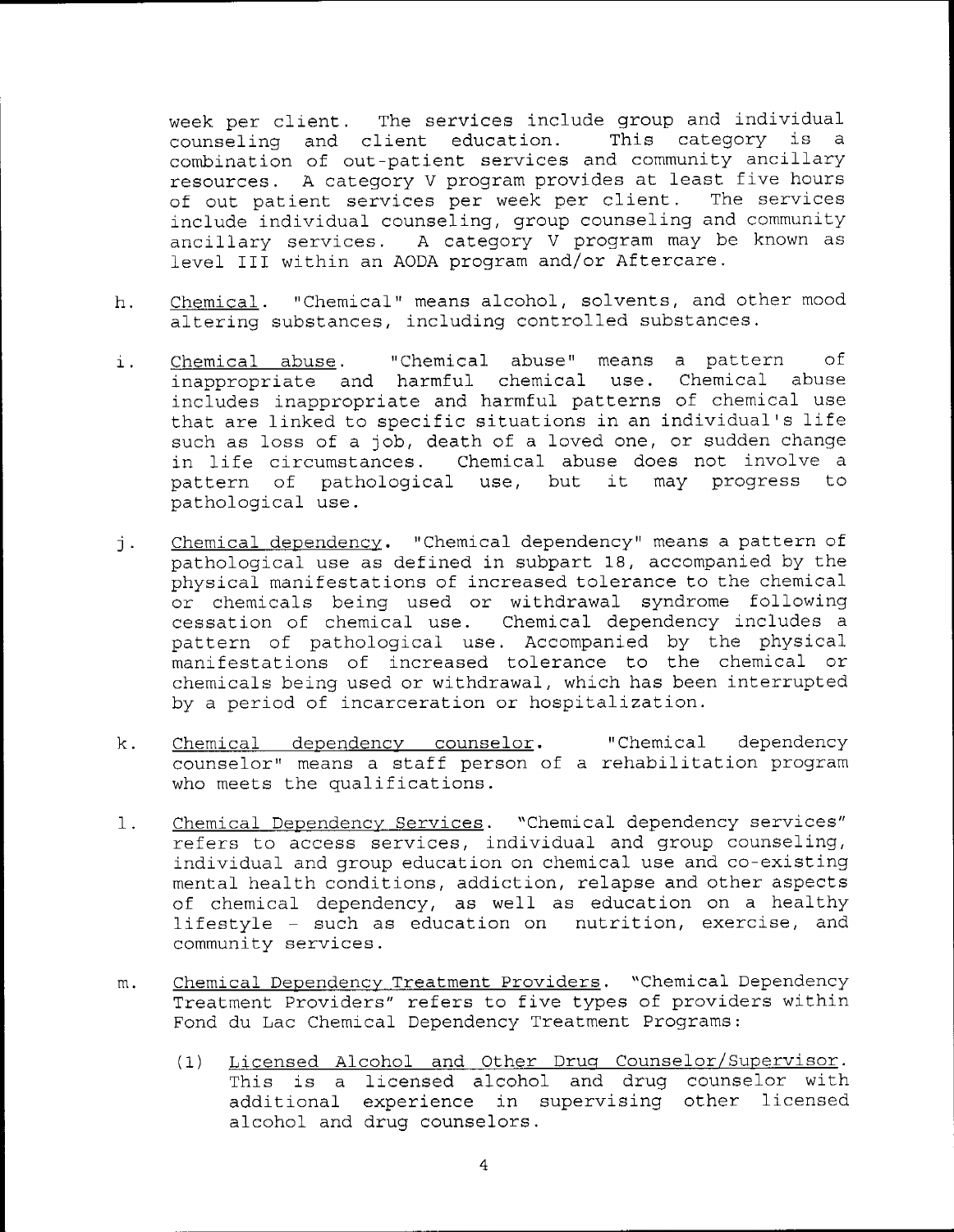- Licensed Alcohol and Drug Counselor. A licensed alcohol  $(2)$ and drug counselor (LADC) licensed per Minnesota Statutes; per Fond du Lac Reservation Chemical Dependency Program Licensing Board; or per any other licensing board approved by the Fond du Lac Reservation Business Committee.
- Indigenous Alcohol and Drug Counselor. A chemical  $(3)$ dependency counselor with many years of practice prior to the requirement of a college education for the position and who has been exempted from the education requirement by the authority of the Fond du Lac Reservation Chemical Dependency Program Licensing Board.
- (4) Case Manager. A case manager assists the client and the client's treatment tech by linking the client to the resources needed to fulfill the clients treatment plan.
- A technician is a chemical dependency Technician.  $(5)$ program employee who performs in support of the provision of services, especially arranging access services.
- Rule 25 Assessor. A licensed or certified counselor with  $(6)$ specialized training in conducting CD assessment for placement and funding.
- Chemical Dependency Intake worker. An intake worker is  $(7)$ responsible for the intake/admission of Tagwii clients.
- Childcare Provider. A licensed Child Care or Day Care  $(8)$ Provider contracted by the Fond du Lac Human Services to provide childcare for Tagwii clients during group or individual sessions.
- "Client" means an individual who seeks or obtains Client. n. chemical dependency rehabilitation services.
- Client Property: "Client property" means those items that are  $\circ$ . privately owned or in the possession of a FDL Chemical Dependency Program client. The FDL chemical dependency program Policy and Procedures Manual shall describe action to be taken by staff when a client brings personal property that holds the potential to do harm to self or others. Procedures must address:
	- (1) Whether staff can accept client property;
	- What staff members are to do if a client brings a  $(2)$ qun/firearm, knife or other weapon on program premises. This includes weapons stored in client vehicles.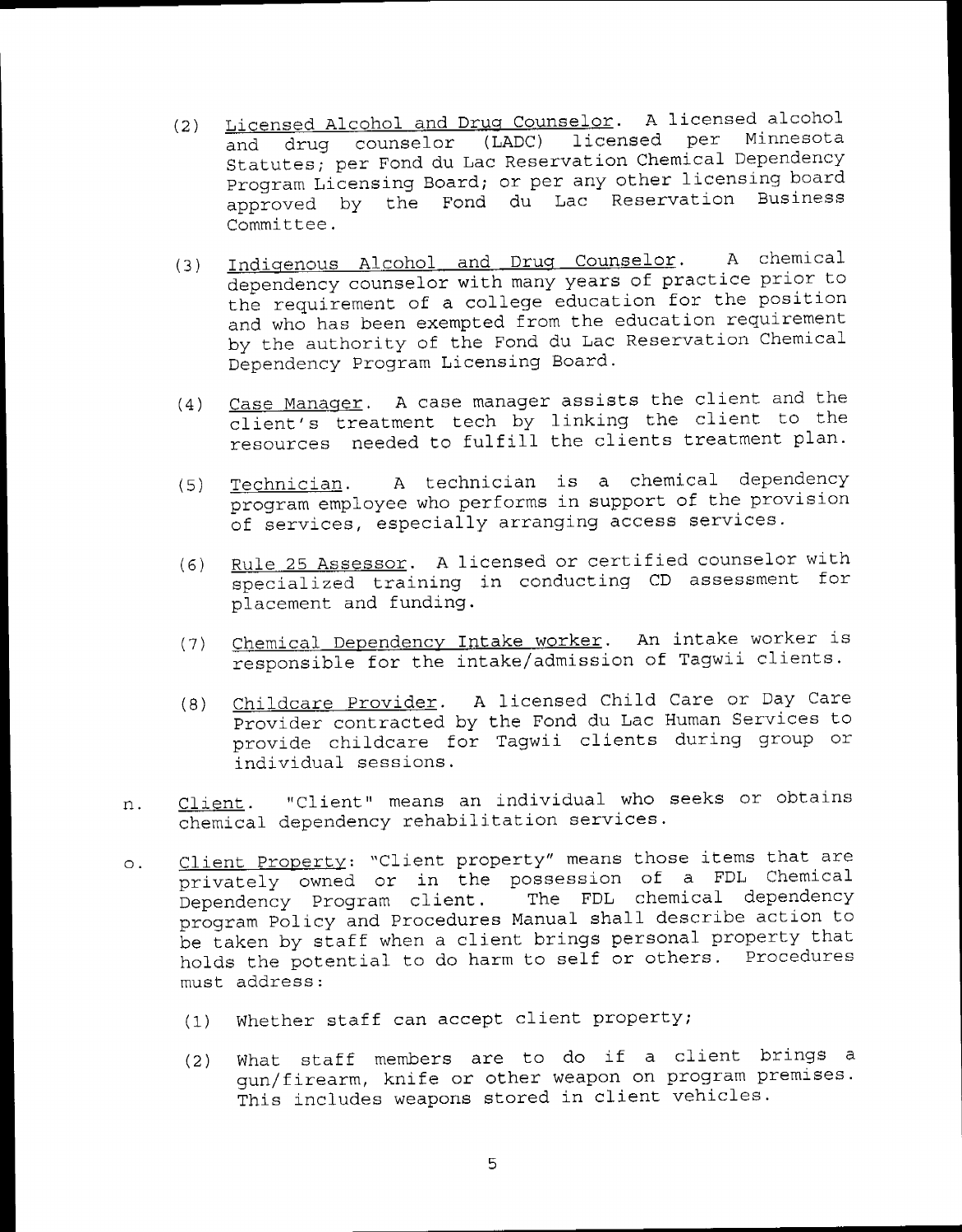- When and how Client notification of this policy occurs  $(3)$ and how the policy will be clearly posted on the program premises.
- "Collaboration Process" refers to a Collaboration Process.  $p$ . working relationship within and between departments of the Fond du Lac Reservation Human Services Division in order to provide holistic treatment of chemically dependent clients. Further, it refers to a working relationship between the FDL Human Services Division and other FDL Divisions, so as to promote holistic treatment of chemically dependent clients. Finally, it refers to a working relationship between FDL Reservation Divisions and non-FDL agencies to promote holistic treatment and recover for FDL Chemical Dependency Program clients.
- Co-Morbid Condition. A "co-morbid" condition means a client  $q<sub>1</sub>$ has been diagnosed with both chemical dependency and a mental health problem. Co-morbid conditions are also referred to as co-occurring or dual disorders.
- to professional "Credentials" refer Credentials.  $r$ . licensure/certification; the assurances that the license holder has successfully completed the required course work, passed professional board has  $internship(s);$ and licensing/certification exams, and is thereby competent to provide chemical dependency treatment services.
- Cultural Sensitivity and Competence. "Cultural Sensitivity"  $s$ . and "Cultural Competence" refers to a serious commitment to development, and cognitive learning, skill cultural understanding so that services are more sensitive and thus more effective when they are provided within the cultural context of the people being served.
- "Detoxification program" has the Detoxification program. t. meaning given it in Minnesota Statutes § 254A.08, subdivision It may also be known as a Category I program.  $2.1$
- Drug Test. A technical analysis of a biological specimen, for u. example, urine, hair, blood, sweat, or oral fluid/saliva, to determine the presence or absence of specified parent drugs or their metabolites.
- Fond du Lac Band "Fond du Lac Band" shall mean the Fond du Lac  $V$ . Band of Lake Superior Chippewa.
- Fond du Lac Reservation "Fond du Lac Reservation" shall mean w. all land owned by the Fond du Lac Band or lying within the boundaries of the Fond du Lac Reservation.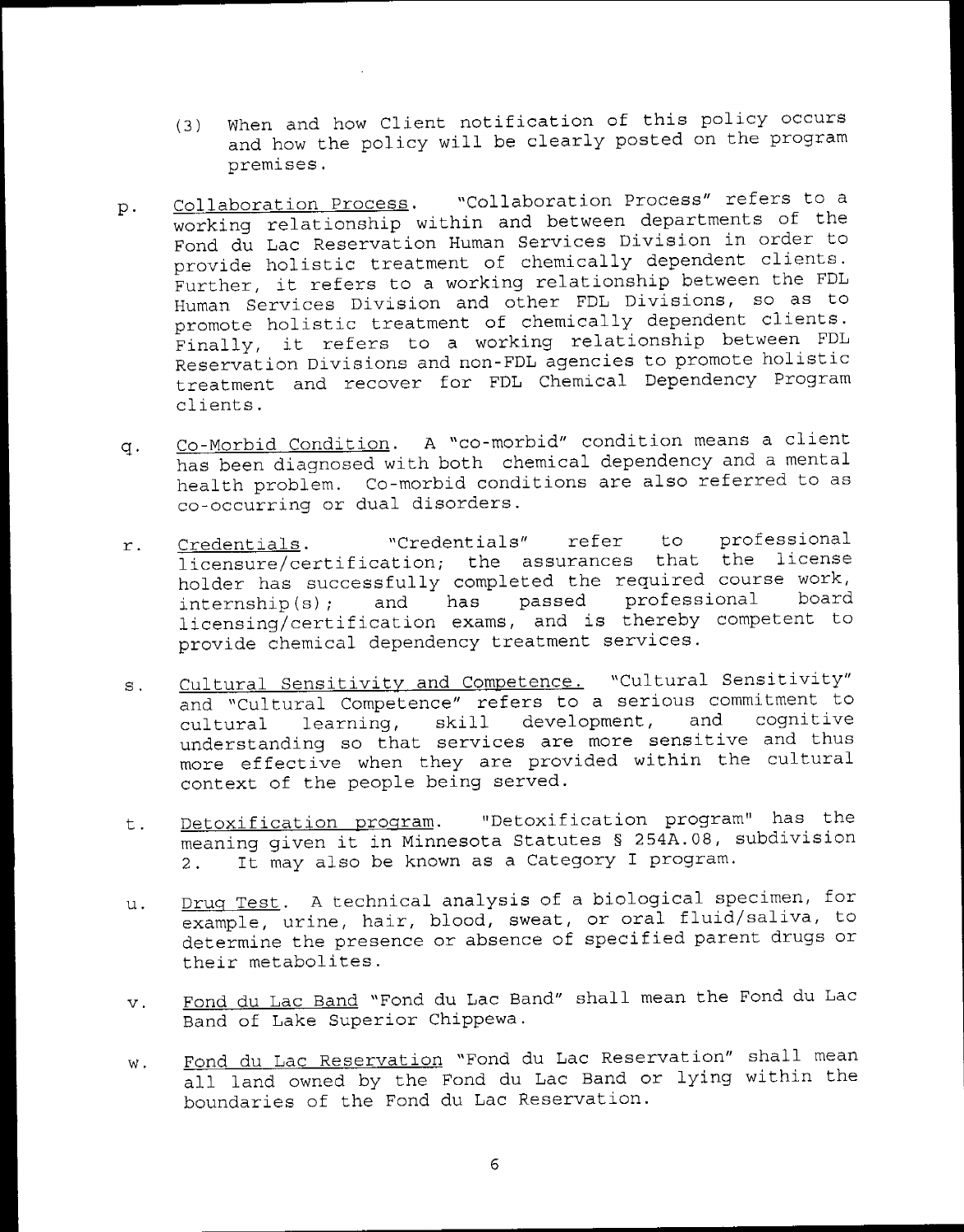- Fond du Lac Reservation Business Committee. "Fond du Lac  $\mathbf{x}$ . Reservation Business Committee" shall mean the governing body of the Fond du Lac Reservation.
- Fond du Lac Reservation Chemical Dependency Program Licensing y. Board "Fond du Lac Reservation Chemical Dependency Program Licensing Board" shall mean the Fond du Lac Reservation Business Committee or other body designated by the Reservation Business Committee to undertake inspections, evaluations and issue licensure under this Ordinance.
- Health assessment. "Health assessment" means the process of  $\mathbf{z}$ . evaluating a client's physical condition to determine the level and type of care required and the immediacy of service needs.
- Health Monitoring: All FDL chemical dependency outpatient aa. programs will coordinate with the client's Health Care Provider, Public Health Nurse, Nutritionist, and Physical Trainer to assure the highest level of care. At intake all clients will complete a comprehensive intake assessment before his or her medical physical. The intake assessment will include a history of high-risk behaviors that put the client at risk for HIV/AIDS, Hepatitis, or other communicable diseases. All information will be forwarded to the medical physician. Any high-risk behaviors identified after intake requires referral of the client to his/her Physician, Public Health Nurse or Other Qualified Professional. The intake assessor will complete and forward the Patient Referral Form to the referral source and place a copy in the client file. Health Monitoring may require the client's participation in physical exercise and nutrition sessions.
- "Holistic therapeutic bb. Holistic Therapeutic Treatment. treatment" shall mean a comprehensive approach to treatment addresses the physical, psychological, emotional, that behavioral, social and spiritual well-being of chemically dependent clients.
- Human Service Division. "Human Services Division" shall mean  $cc.$ the Fond du Lac Human Services Division, through which the FDL Reservation Business Committee administers the health care and human/social services provided by the Fond du Lac Band of Ojibwe.
- Individual\_treatment\_plan. "Individual\_treatment\_plan" means dd. chemical a written plan of treatment developed by a dependency counselor, in consultation with the client, on the basis of the client's evaluation results and reviewed at scheduled intervals.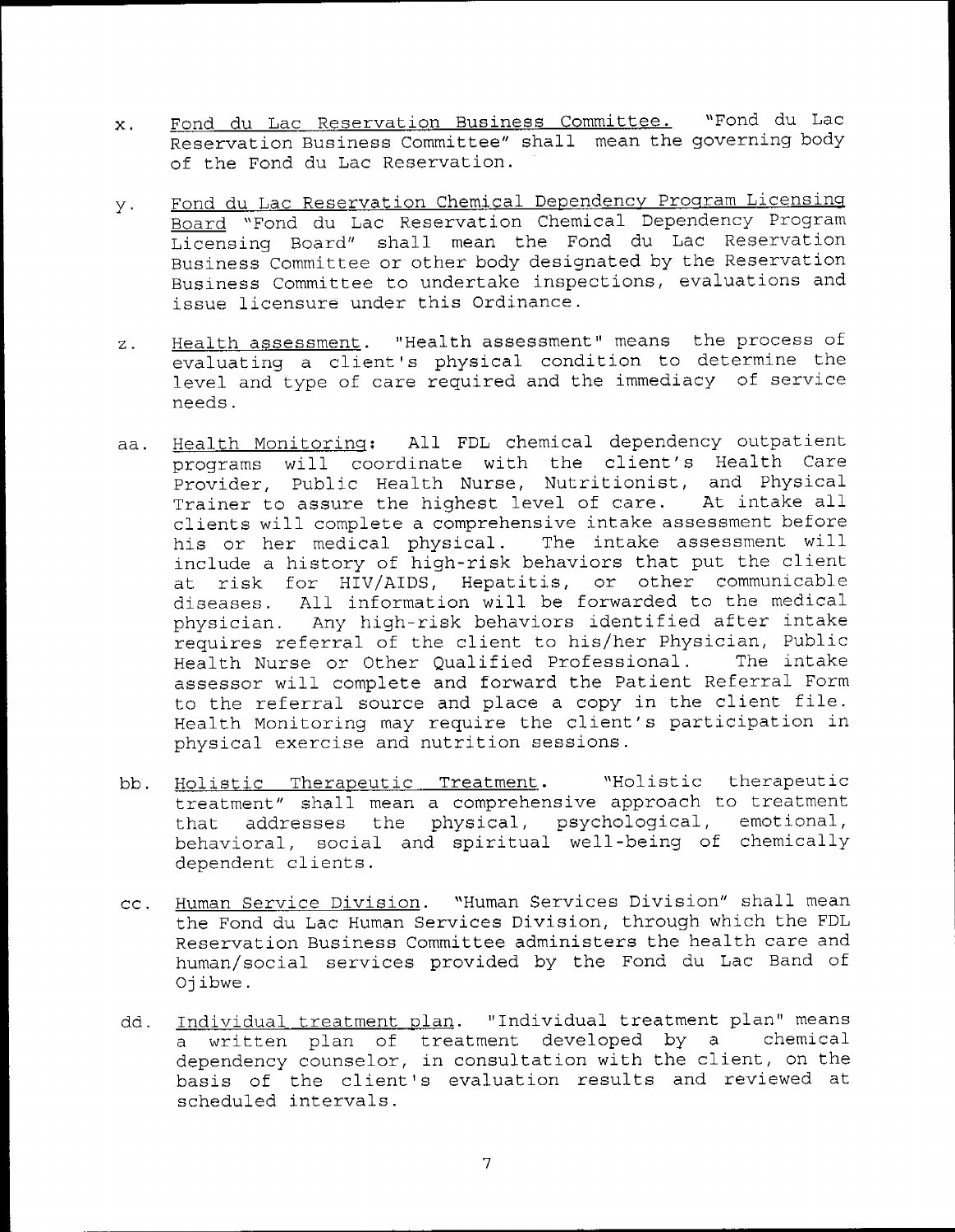- Inappropriate and harmful use. "Inappropriate and harmful ee. use" means use of a chemical that exceeds social or legal standards of acceptability, the outcome of which  $is$ characterized by three or more of the following:
	- Weekly use to intoxication;  $(1)$
	- (2) Inability to function in a social setting without becoming intoxicated;
	- Driving after consuming sufficient chemicals to be  $(3)$ considered legally impaired under applicable law, whether or not an arrest takes place;
	- (4) Excessive spending on chemicals that results in an inability to meet financial obligations;
	- (5) Loss of friends due to behavior while intoxicated; or
	- (6) Chemical use that prohibits the individual from meeting work, school, family, or social obligations.
- Integrated Treatment. When a client is diagnosed with both ff. Mental Health and Chemical Dependency issues and services are delivered concurrently for both disorders.
- Intoxicated individual. "Intoxicated individual" means an gg. individual who has a blood alcohol content of 0.10 or greater, or whose mental or physical functioning is substantially impaired as a result of the physiological presence of a chemical.
- hh. License. "License" has the meaning given it by Fond du Lac Board.
- License holder. "License holder" means the individual, ii. corporation, partnership, voluntary association, or other public or private organization legally responsible for and licensed to operate a rehabilitation program.
- Licensed Alcohol and Drug Counselor. A "Licensed Alcohol and jj. Drug Counselor" (LADC) means a chemical dependency treatment provider has met the licensing criteria of the State of Minnesota and/or the Fond du Lac Reservation Chemical Dependency Program Licensing Board.
- Program design. "Program design" means the number and type of kk. client services a program provides, the methods used to achieve desired client outcomes, and the schedule of program services.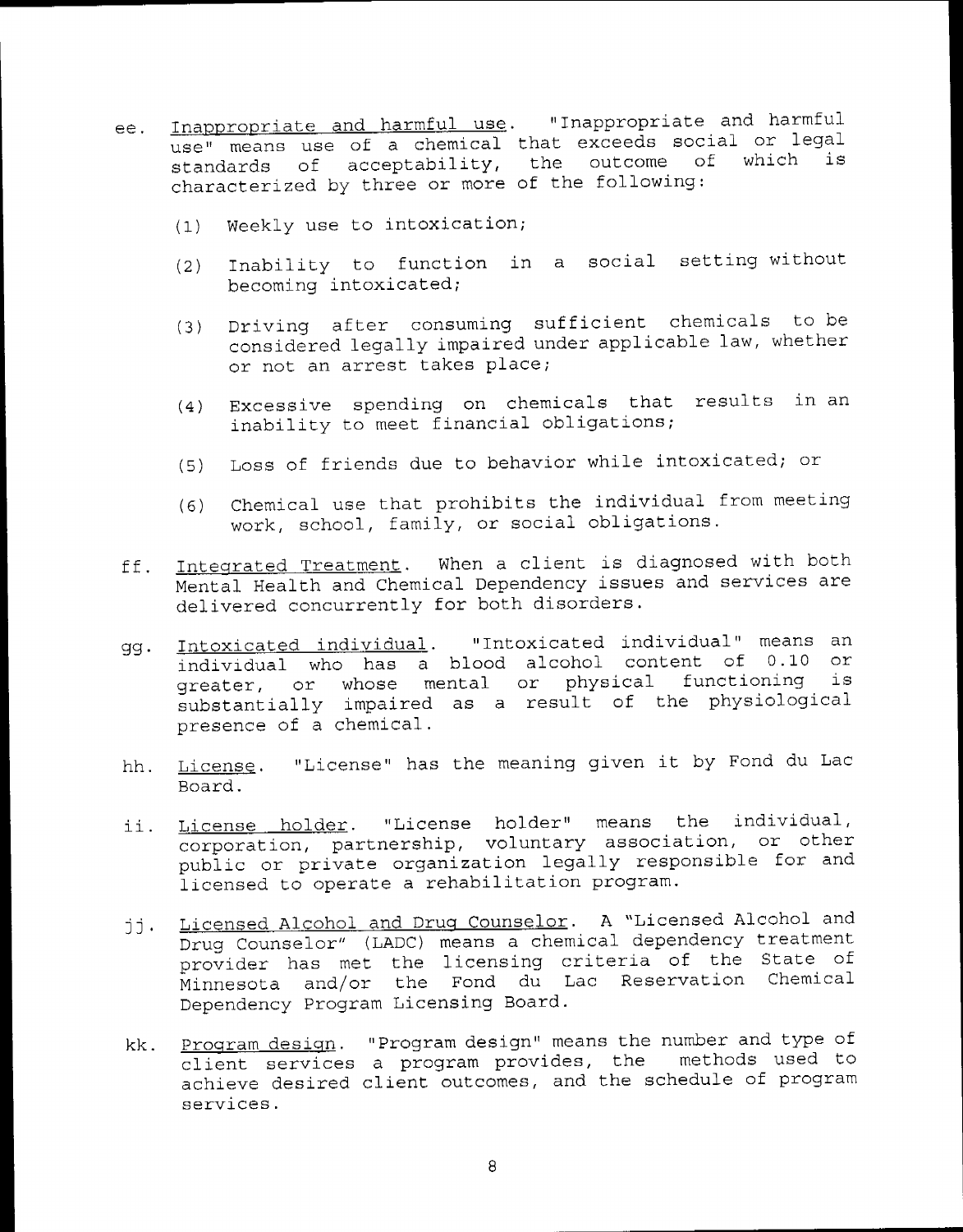- 11. Program director. "Program director" means the Behavioral HeaIth Department Coordinator, as designated by the license holder to be responsible for all operations of a FDL Reservation chemical dependency rehabilitation program.
- mm. <u>Program supervisor</u>. This is a licensed alcohol and drug counselor with additional experience in supervising other licensed alcohol and drug counselors.
- Rehabilitation program. "Rehabilitation program" means a nn. program of chemical dependency rehabilitation provided in a residential facility and offering a program of rehabilitation services to five or more chemically dependent clients on a 24 hour basis. A rehabilitation program must be at least one of the following four types of programs:
	- (1) A Category I rehabilitation program is a licensed detoxification program that provides short-term care for the purpose of detoxifying and evaluating intoxicated clients and that provides clients access into appropriate care and treatment according to an individual client's needs.
	- (2) A Category II rehabilitation program is a Iicensed chemical dependency rehabilitation program that provides intensive, primary therapeutic services to clients who do not require detoxification. Category II programs provide at least 30 hours a week per client of chemical dependency services including group and individu counseling, client education, and other services specific to chemical dependency rehabilitation.
	- A Category III rehabilitation program is a licensed chemical dependency rehabilitation program that offers an extended, long-term combination of in house chemicaldependency services and community ancillary resources. Category III programs provide an average of 7 to 15 hours a week per client of chemical dependency services including group and individual counseling, client education, and other services specific to chemical dependency rehabilitation. (3)
	- (4) A Category IV rehabilitation program is a license n cacegory in remanatement in the program that i offered in a halfway house or transitional semiindependent living arrangement with an emphasis on aftercare, community ancillary services, and securi employment. Category IV programs provide at least five hours a week per client of rehabilitation services which may include group counseling, employment counseling, and individual counseling.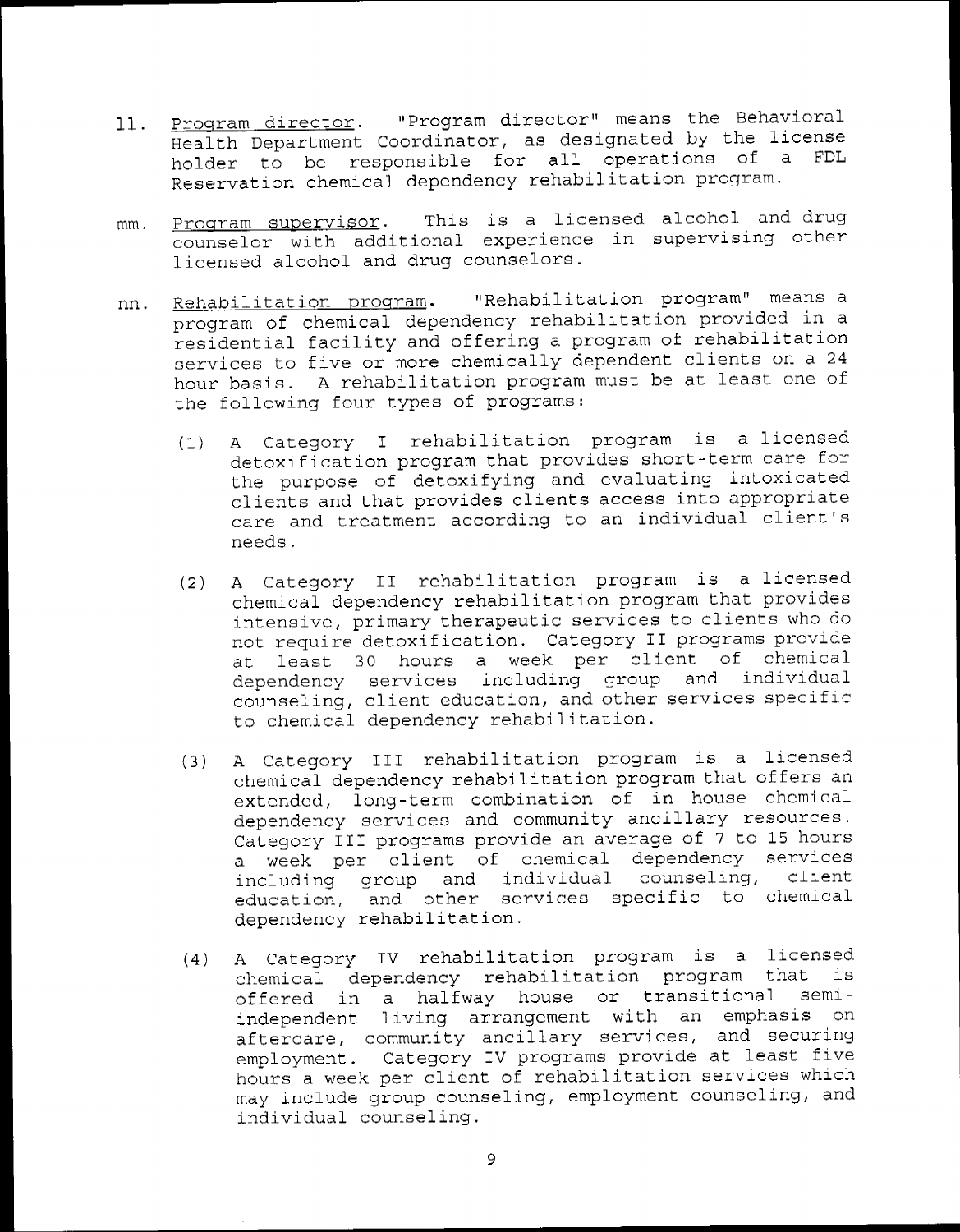- oo. Rehabilitation services. "Rehabilitation services" means a group of services arranged and provided by a chemical dependency out-patient program to address the individual needs of a chemically dependent client. The goal of out-patient chemical dependency services is to alter the client's pattern of chemical use by assisting the client in recognizing the harmful effects of chemicals on themselves and others, to develop the skills necessary for abstinence and to identify alternative methods of meeting the needs previously met by chemical use.
- "Security and Safety" refers to physical pp. Security/Safety: and psychological/emotional well-being in the out patient treatment program. The chemical dependency program Policy and Procedures Manual shall provide a description and a procedure for the following security and safety measures:
	- Protocol and procedures to call law enforcement;  $(1)$
	- Physical security of program premise;  $(2)$
	- Security and safety for staff or guest speakers who are  $(3)$ facilitating groups or conducting individual or co-joint counseling sessions after reqular work day hours;
	- Physical arrangement of offices that assures staff have  $(4)$ direct access to a door;
	- Transportation of clients;  $(5)$
	- (6) Crisis Intervention training for staff.
	- Physical intervention with a client who is threatening  $(7)$ bodily harm to self or to others.
	- (8) Protocol to address community security issues.
- Target population. "Target population" means that portion of qq. chemically dependent individuals with specific, identified characteristics that a rehabilitation program proposes to serve.
- Treatment. "Treatment" means a process of assessment of a rr. client's needs, development of planned interventions or services to address those needs, the provision of services, facilitation of services provided by other service providers, and reassessment. The goal of treatment is to assist and support the client's efforts to alter the client's harmful pattern of chemical use.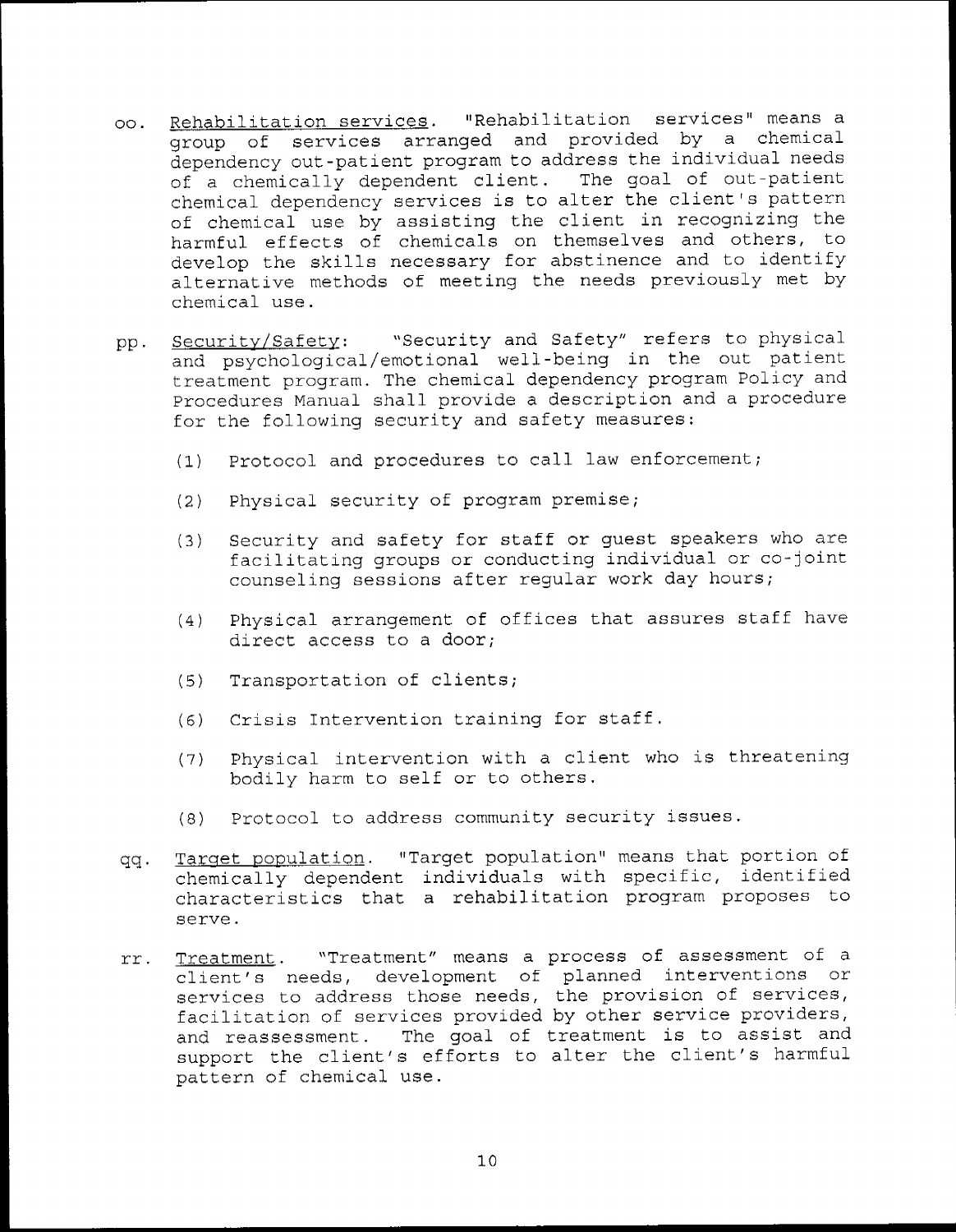- Treatment System. A "treatment system" means a structured and SS. regulated series of out patient chemical dependency programs that are interdependent in their facilitation of services provided by licensed/certified professionals that assist and support the well-being of clientele.
- "Uniform treatment standards" tt. Uniform Treatment Standards. shall mean conformity with the chemical dependency out patient program standards within and between FDL out patient programs and service providers hired to fill positions within those chemical dependency programs.

#### Interpretation Section 202

The provisions of this Ordinance shall be interpreted and administered in a manner which is intended to improve the quality of chemical dependency counseling services provided by the Fond du Lac Band through its Human Services Division.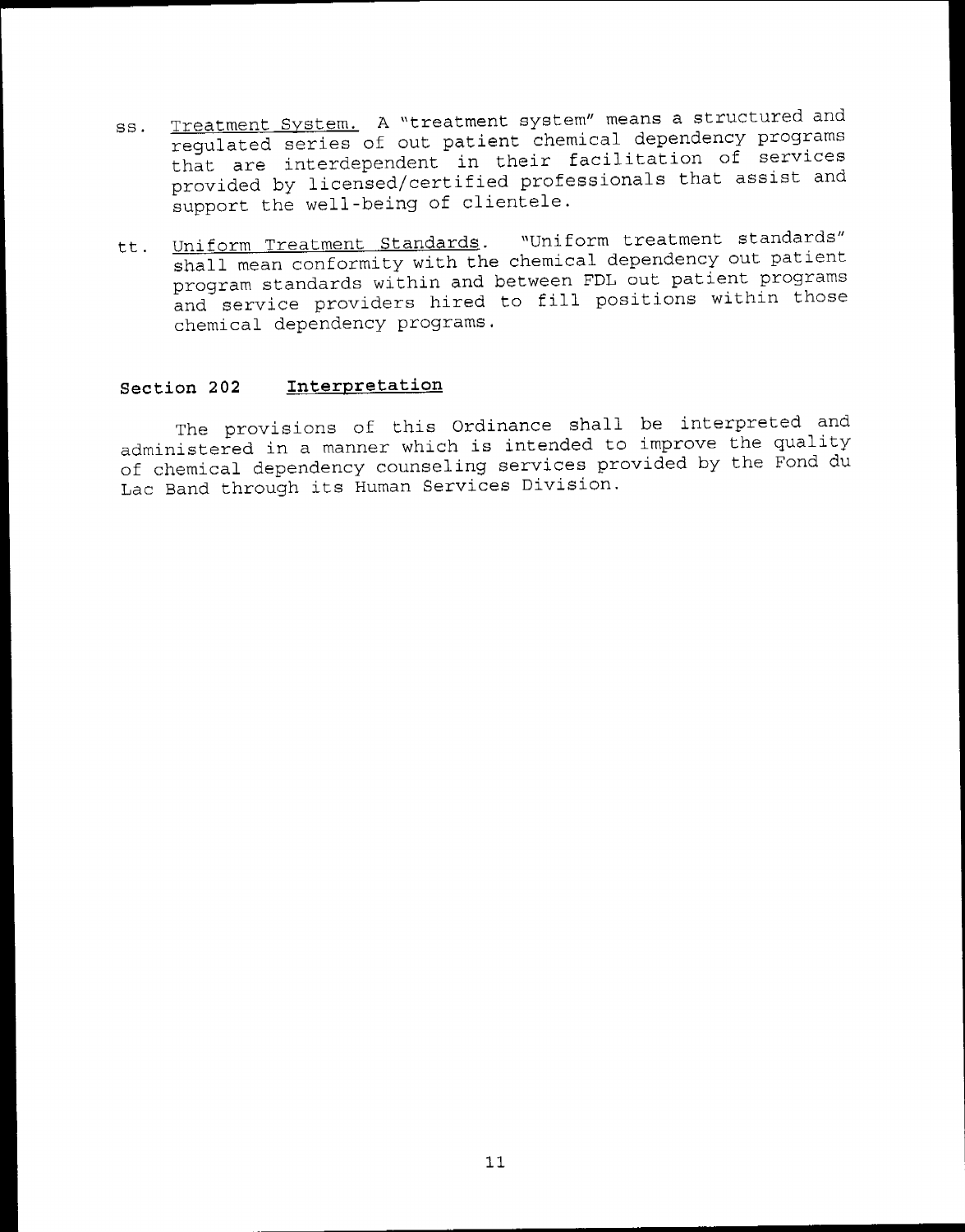### CHAPTER 3

## ESTABLISHMENT OF THE FOND DU LAC RESERVATION CHEMICAL DEPENDENCY PROGRAM LICENSING BOARD: APPLICATION PROCESS

### Establishment and Composition of the Fond du Lac Section 301 Reservation Chemical Dependency Program Licensing Board

The Fond du Lac Reservation Chemical Dependency Program Licensing Board is hereby established, and shall be comprised of the incumbent members of the Reservation Business Committee or other individuals duly appointed by resolution of the Reservation Business Committee. There shall be no proxy members of the Licensing Board.

#### Meetings of the Licensing Board Section 302

- The Licensing Board shall hold meetings in the same  $a.$ manner as the Reservation Business Committee in Executive Session, except that such meetings shall be specifically convened as a meeting of the Licensing Board, and minutes of the Licensing Board shall be taken and maintained separately from those of the Reservation Business Committee.
- At least five (5) days prior to each meeting of the b. Licensing Board, copies of all application materials to be considered shall be distributed to the Board members by the Medical Services Director of the Human Services Division, who shall maintain all records required under this Ordinance.

#### Licensing Board Consultation with Human Services Section 303 Division Director and Behavioral Health Department Coordinator

The Licensing Board shall consult with the Human Services Director and Behavioral Health Department Coordinator of the Fond Human Services Division in its determination оf du Lac qualifications of any program which is licensed under this Ordinance.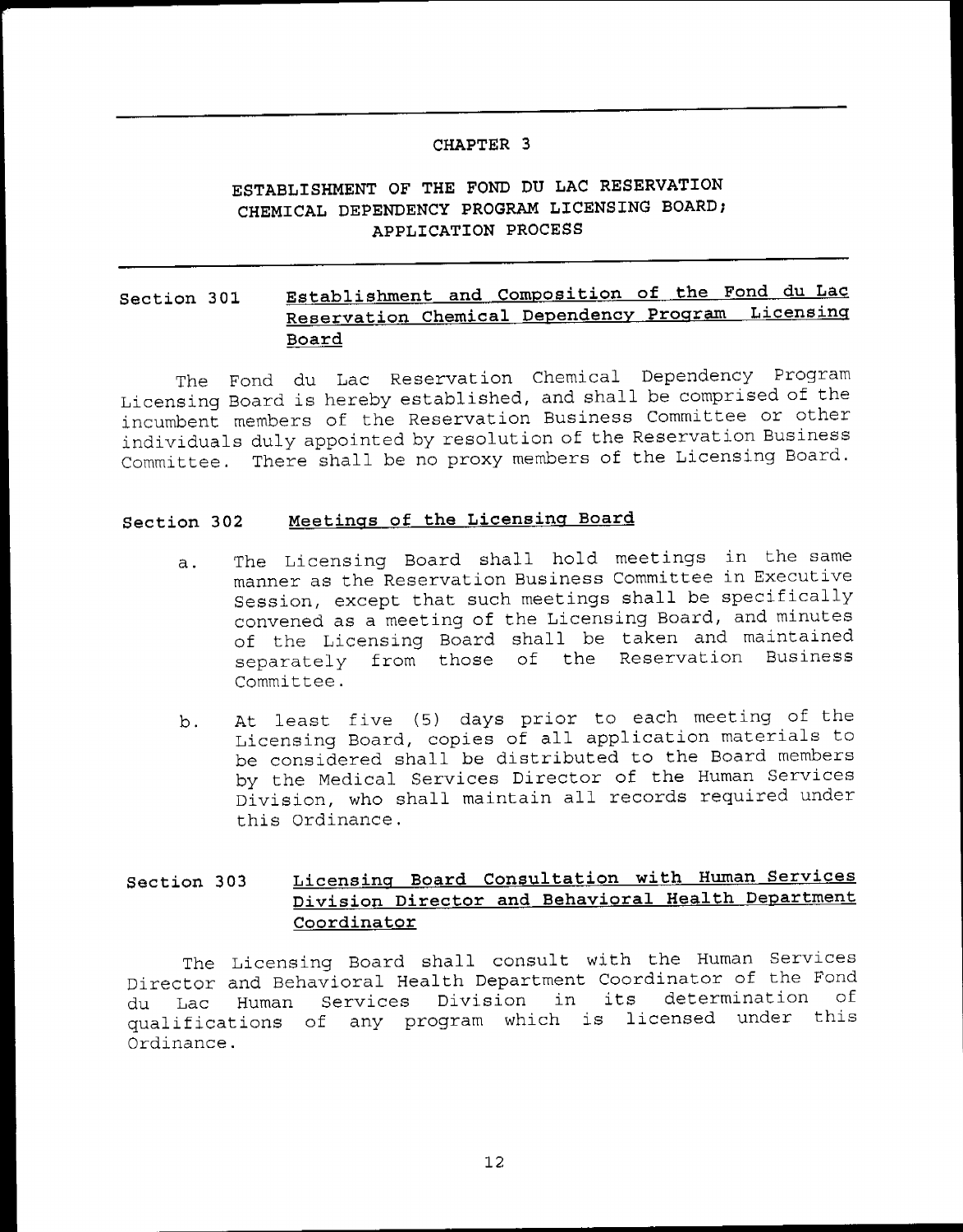#### Section 304 Applications

- Submission; documentation of compliance. Applications for  $\ddot{a}$ . licensure under this Ordinance shall be submitted in writing to the Licensing Board and shall include certification by the Accreditation and Evaluation Coordinator that the program meets all applicable requirements set forth in Chapters 4 and 5 of this Ordinance.
- Retention of applications. A file containing the completed b. application and any related documents will be retained for a period of at least 5 years. There shall be an individual file for each application, and all files shall be kept in a lockable filing cabinet with the Compliance Coordinator of the Fond du Lac Human Services Division.

#### Licensing Decisions by the Licensing Board Section 305

- Completed applications shall be presented to the Licensing  $a.$ Board by the Human Services Director within 30 days of submission.
- Notification of the Board's decision shall be given within 30 b. days of the Board meeting.
- Applicants denied licensure by the Board will receive a  $\mathbf{C}$ . detailed written explanation of the denial from the Chair of the Licensing Board, and shall have the right to appeal as set forth under Section 309.

#### Duration of License and Relicensing Requirements Section 306

Each license issued under this Ordinance shall be valid for a period not to exceed three (3) years from its issuance. Applications for relicensure must be submitted by a program prior to the expiration of a license, and in the same manner as set forth under Section 304.

#### Licensure Limitations Section 307

Licensure granted under this Ordinance is limited and shall be used solely for the purposes of providing the delivery of chemical dependency services through the Fond du Lac Human Services Division to the population entitled to services from the Fond du Lac Band. A license is not transferrable and shall automatically be revoked upon the termination of the program.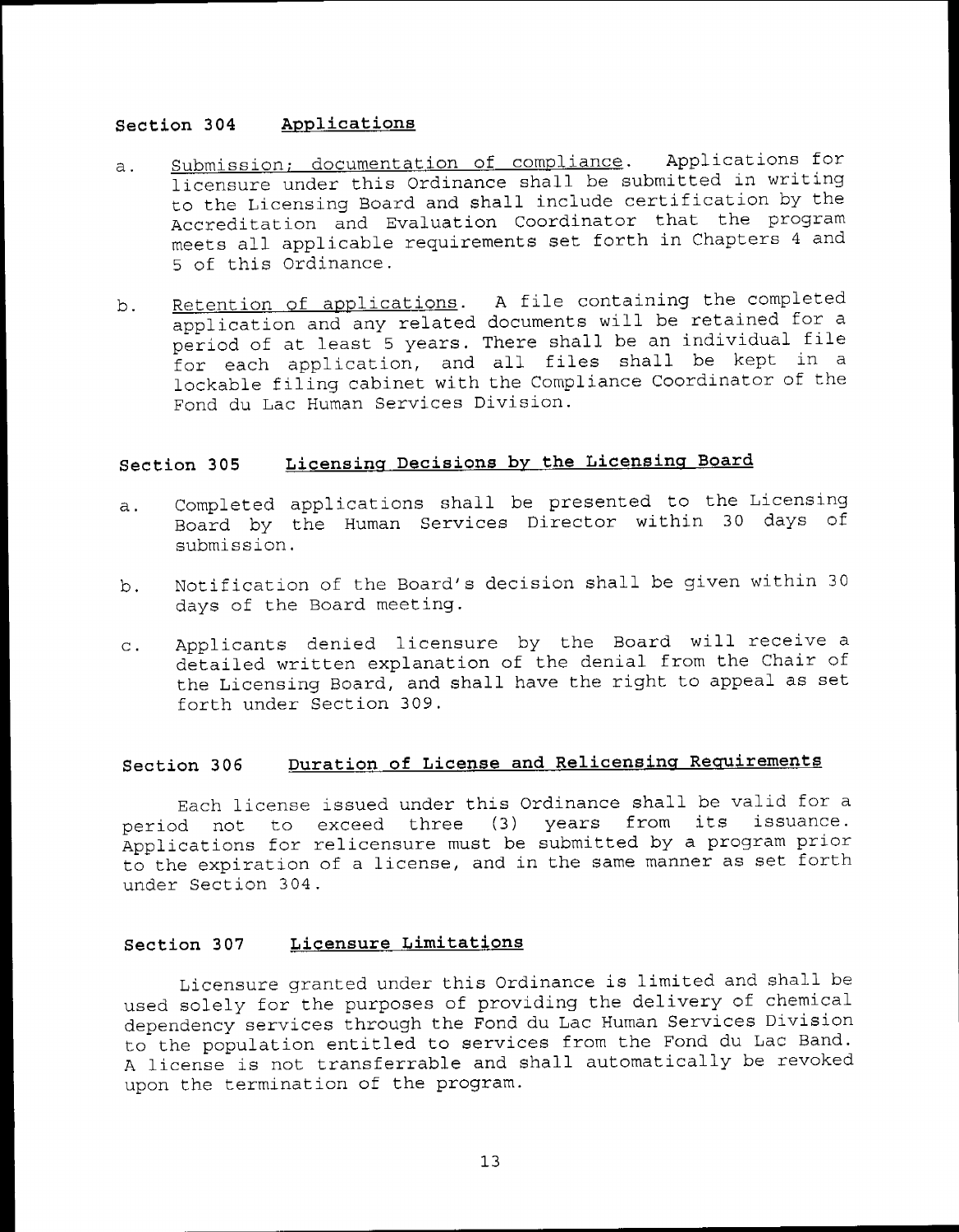### Section 308 License Display

Each program which is issued a license under this Ordinance shall display the license at the program's principal place of business.

### Section 309 Appeale

- An applicant which is denied licensure under this Ordinance  $a.$ may address a written appeal of the decision to the Chairman of the Reservation Business Committee. The appeal should set forth the specific error which was made in the licensing<br>determination, and should include as attachments the should include documentation demonstratinq such error.
- b . Following the receipt of an appeal, the Chairman shall place the matter on the agenda of the Reservation Business Committee for a review of the initial licensing decision and any new information that has been submitted. The Human Services Director shall provide an opinion to the Reservation Business Committee as to whether the initial denial of licensure should be reversed.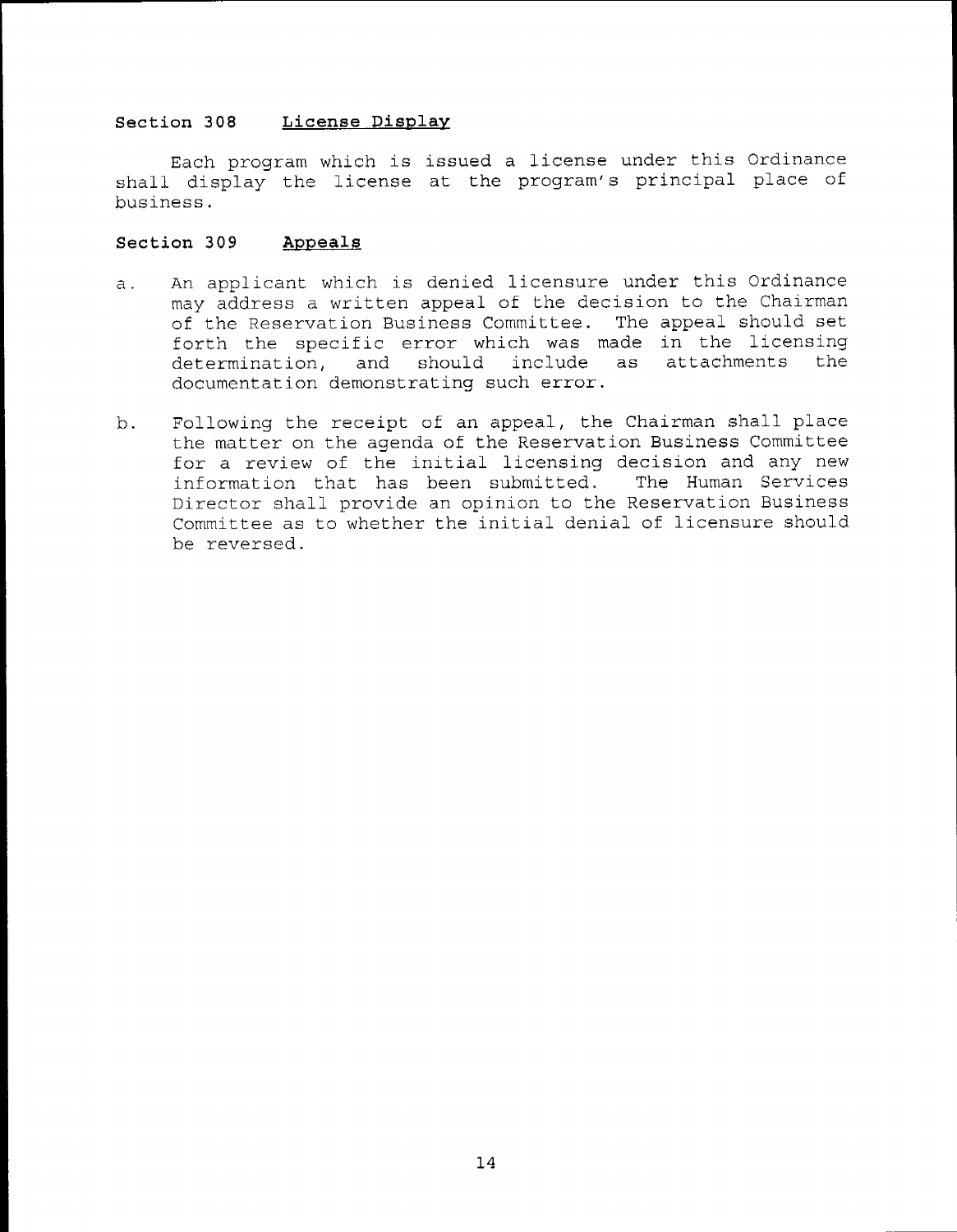### CHAPTER 4

## LICENSING REQUIREMENTS FOR OUT-PATIENT CHEMICAL DEPENDENCY TREATMENT PROGRAMS

#### Section 401 Licensing of Programs

Any chemical dependency out-patient program operated by the Fond du Lac Band shall possess a current valid license or provisional license as required under this Ordinance. An applicant or license holder applying for more than one program license may reference in the second application the materials submitted with the applicant's or license holder's first application.

#### Section 402 Contents of Application

An applicant shall submit the following to the Licensing Board prior to issuance of a license:

- Documentation that it has completed an assessment of need for  $a<sub>x</sub>$ a new or expanded program; and
- Type of services provided, the hours of services provided,  $b.$ counseling and other rehabilitative client services.

#### Section 403 Chemical Dependency Out-Patient Facility Licenses

- All FDL Chemical Dependency Out-Patient Treatment Programs  $a.$ shall be licensed. Services will be designed in the following programs:
	- Tagwii Outpatient Treatment Program.  $a.$
	- Fond du Lac Adolescent Outpatient Treatment Program. b.

#### Section 404 Change in license terms

- In addition to other applicable requirements, a license holder  $a.$ must apply to the Fond du Lac Reservation Chemical Dependency Program Licensing Board and a new license must be issued before the license holder:
	- Reduces the total number of hours of rehabilitation  $(1)$ services provided; or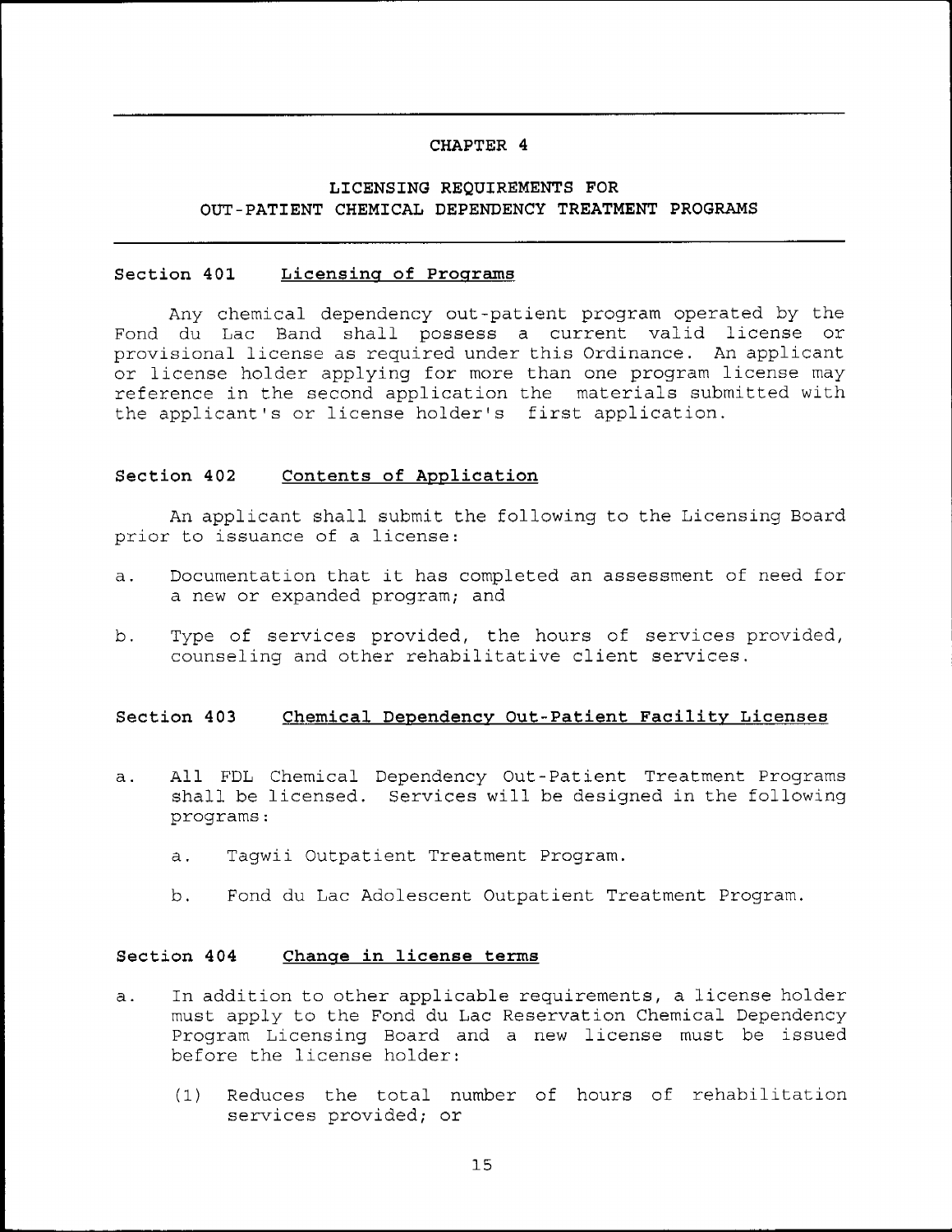changes staffing patterns or ratios, reducing the amount (2) of program services offered.

## Section 405 Staff Oualificatione

- a. Qualifications applying to all employees working directly with clients. All employees working directly with clients must meet the following qualifications :
	- (1) The employee must be 18 years of age or older; and
	- (2) AIl chemical dependency program employees, who are responsible for the provision of rehabilitative services must document two years of freedom from chemical- use problems.

# Section 406 Chemical Dependency Professional Staff Qualifications:

| POSITION                                  | DEGREE                                                                                                                                                                    | TRIBAL/STATE<br>EXAM/LICENSE                                                                                                                                                                | SUPERVISED PRACTICE                                                                                                                                                                                                                                                                                                                          |
|-------------------------------------------|---------------------------------------------------------------------------------------------------------------------------------------------------------------------------|---------------------------------------------------------------------------------------------------------------------------------------------------------------------------------------------|----------------------------------------------------------------------------------------------------------------------------------------------------------------------------------------------------------------------------------------------------------------------------------------------------------------------------------------------|
| Alcohol and Drug<br>Program<br>Supervisor | Bachelor's<br>degree or its<br>equivalent in<br>human services                                                                                                            | $IADC -$<br>currently<br>licensed or<br>certified as a<br>alcohol and<br>drug counselor,<br>and a written<br>or oral exam<br>indicating the<br>individual<br>understands<br>these standards | Documentation of one or<br>more years supervised<br>practice in providing<br>individual and group<br>counseling to chemically<br>dependent clients; and<br>provides documentation<br>of one or more year of<br>supervision experience<br>with CD counselors who<br>were providing direct<br>service to clients with<br>chemical use problems |
| Licensed Alcohol<br>and Drug<br>Counselor | Bachelor's<br>Degree or its<br>equivalent in<br>Human Services<br>or previously<br>licensed under<br>two year<br>Associate of<br>Arts Degree in<br>Chemical<br>Dependency | LADC or UMICAD<br>III; and a<br>written or oral<br>exam indicating<br>the individual<br>understands<br>these standards                                                                      | 270 hours of alcohol &<br>drug counseling<br>education; and 880 hrs<br>of internship from an<br>accredited academic<br>program or a counselor<br>training program which<br>is approved by the Fond<br>du Lac Reservation<br>Licensing Board                                                                                                  |